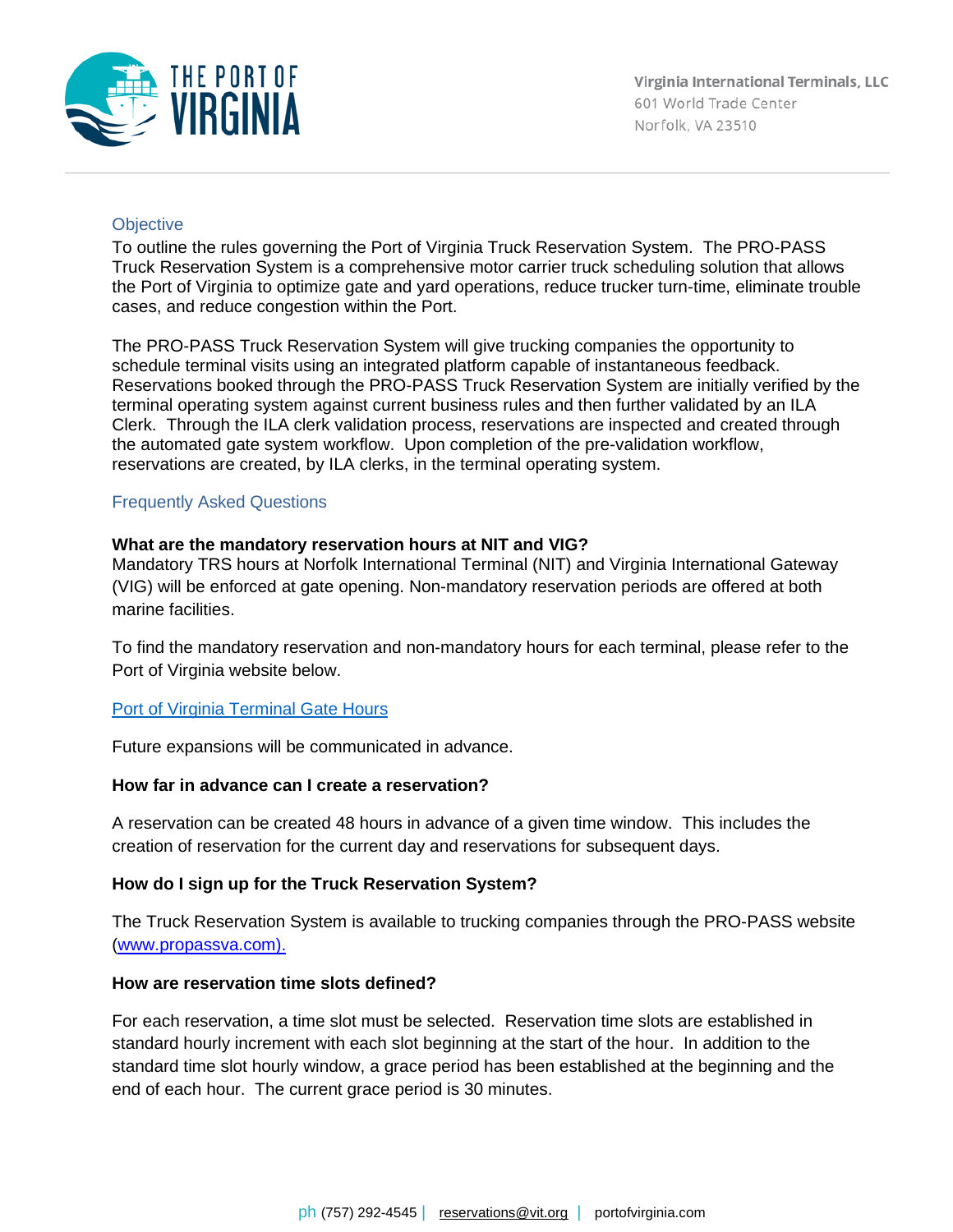

## **Which selection should I choose when making a reservation?**

- Pick Import retrieval of an import container only
- Pick Empty retrieval of an empty container only
- Pick Dray an export due to depart via gate (must be setup by the shipline)
- Drop Export an export due to depart via vessel
- Drop Empty an empty due to return to the marine facility
- Drop Dray imports that have departed from one marine facility and will re-ingate at another marine facility

Dual transactions can be completed at both marine facilities.

# **How will the Port of Virginia prevent a single carrier from monopolizing all available reservations for a given time slot?**

Through monitoring and analyzing trucking company usage statistics. The PRO-PASS Reservation system is highly configurable. Should a need arise, limits to the number of reservation slots can be established.

### **How will the Port of Virginia handle queuing at the port?**

No truck queueing will be permitted prior to the opening of the OCR portals.

Drivers arriving too early for confirmed reservations (more than 30 minutes prior) will be turned away and not be permitted to queue on terminal property. Drivers arriving late for confirmed reservations (more than 30 minutes after the on hour block) will be turned away and may only return when unrestricted gate hours are resumed, or a new reservation has been secured. Trucks arriving during mandatory reservation hours, without a reservation, will be turned away and not be permitted to queue on terminal property.

Drivers should refer to the designated queuing area.

### **How will the Port of Virginia handle last free day reservations?**

Users of the PRO-PASS reservation system will be able to make reservations for any import container that is AVAILABLE and in a deliverable position. The ocean carrier should be contacted for last free day information. A rejection message will be received for any reservation with a last free day issue.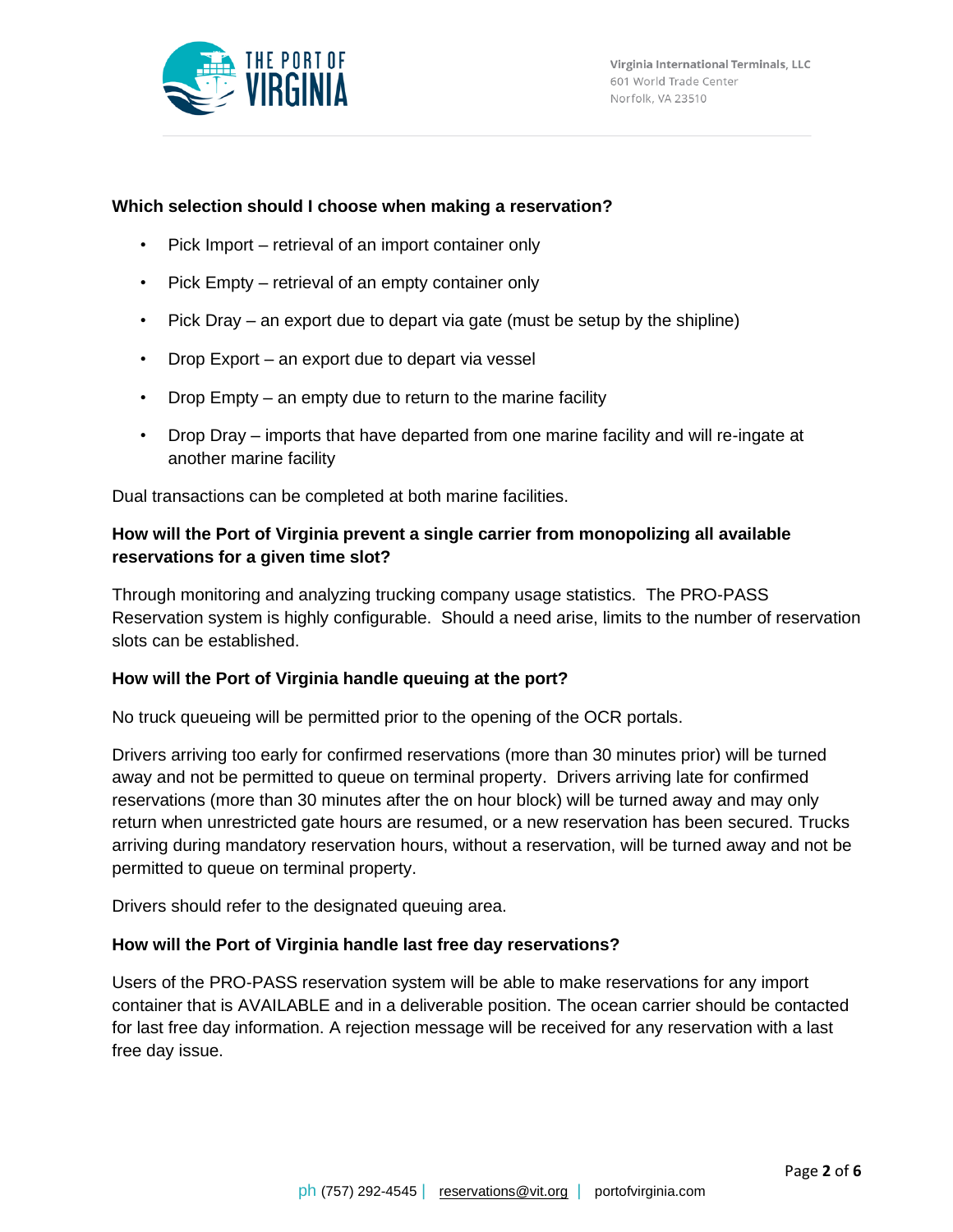

## **What happens if a truck misses a validated reservation?**

The reservation will convert to a "missed" status. The slot that was held for the reservation will go unused. The missed status will be recorded against the truck and the trucking company.

Excessive "missed" reservations may result in reduction of access to mandatory reservation hours

### **How will the Port of Virginia handle truckers who consistently miss their reservation?**

The Port of Virginia is committed to producing an efficient, best-in-class Truck Reservation system. The Port of Virginia recognizes that missed reservations impact the port's potential throughput.

The community goal for missed reservations is no higher than five (5) percent. Motor Carriers are responsible for reviewing their weekly missed reservation statistics through Reservation Moves and/or Reservation Visits and those carriers that exceed this percentage point consistently, will be notified with a probation notice. Chronic missed reservation behavior may result in reduction of access to mandatory reservation hours.

The Port of Virginia will produce statistics, to specific carriers, on trucking company reservation system effectiveness, to include missed reservations.

### **How many reservations will there be per time slot?**

The total number of reservations per time slot will be based on the specific operating model of each terminal. Capacity is derived at the yard block level. Each block has a defined capacity for export, import, and empty container moves. Once the capacity for exports, imports or empties has been met for a given hour, that slot will no longer be viewable for selection.

The capacity will vary by terminal, operating mode, equipment availability, and weather conditions.

### **Is license plate number required when making a reservation?**

Yes, license plate numbers are required when securing a reservation. Each license plate is directly linked to its corresponding PRO-PASS RFID tag. The PRO-PASS RFID tag is used to automatically identify each truck as it enters NIT or VIG. The PRO-PASS RFID tag, once registered, can take up to 45 minutes to process.

# **Will PRO-PASS RFID Tags be required to access the terminal during the non-mandatory period?**

Yes, PRO-PASS RFID tags will be required to access the terminal during the mandatory and nonmandatory period. Transcore RFID tags will no longer be supported. PRO-PASS RFID tags can be ordered through the PRO-PASS website [\(www.propassva.com\)](http://www.propassva.com/). PRO-PASS RFID tags can be shipped to you directly or retrieved from NIT North or VIG Driver's Assistance Buildings.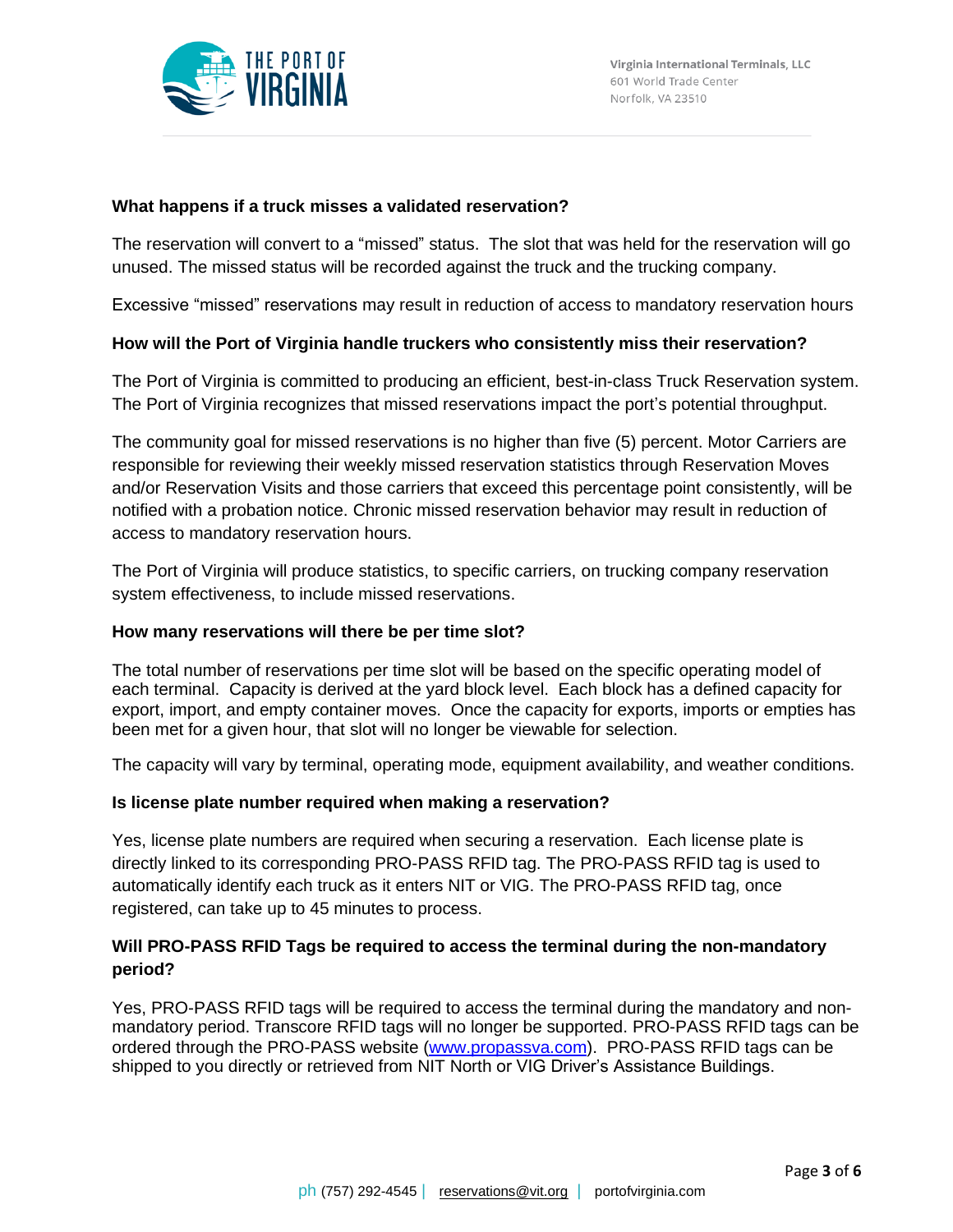

### **Will I be able to change a truck license plate for an existing reservation?**

Yes, license plates for any given reservation can be edited prior to arrival and before the end of the reservation hour. The "Edit" and "Check-in" action options can be used in these instances. The "Check-In" action button, allows edits or changes to a license plate or already existing empty container reservation within the last 30 minutes of the reservation hour. This excludes the late grace period.

### **Will I be able to cancel an existing reservation?**

Yes, PRO-PASS users must cancel reservations prior to the 59 minute mark within a reservation time-slot. However; it is highly recommended to cancel as soon as possible, in order for the slot to be re-allocated for use. This includes "trouble" status reservations.

### **Can I add an additional transaction to a single move reservation?**

Yes, you can add to an existing reservation, if there are available slots for the additional move type. Adding an additional move may cause the time of the reservation to change. Additionally, you can remove a move from an existing dual reservation.

### **Does a reservation guarantee chassis availability?**

No, a reservation does not guarantee chassis availability.

### **Am I required to create reservations to take a chassis in or to take a chassis out?**

Chassis reservations are not supported in PRO-PASS. A reservation does not guarantee chassis availability.

### **Will I be able to create reservation for Reefers?**

Yes, reservations for all container equipment types are supported. Reefer reservation information will be shared with M&R vendors.

### **Will reservations be required for Break Bulk, OOG or Cargo operations?**

Reservations for Break Bulk, OOG, or Cargo operations are not required through the PRO-PASS system; however, please adhere to current terminal-specific OOG or Cargo operation policies.

### **Will a truck be allowed to enter the terminal with a reservation in trouble status?**

No, the mandatory reservation period is reserved for validated reservations in good standing. Drivers with a reservation in trouble status must have the status resolved prior to arriving at the terminal. Issues related to the trouble status should be adjusted or canceled, prior to the expiration of the reservation hour.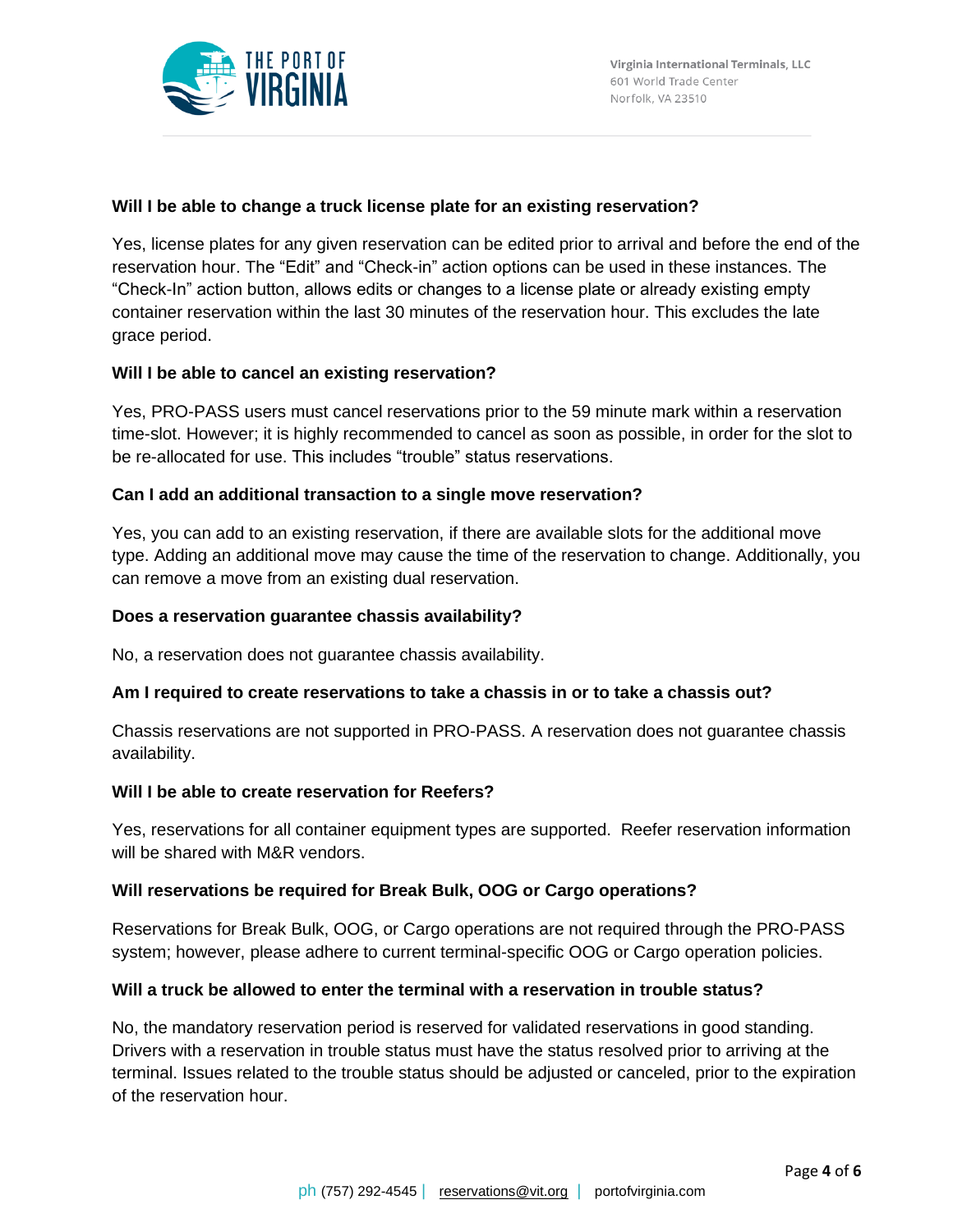

# **What happens if the Early Return Date (ERD) / Begin Receive Date (BRD) for an export changes and a reservation has already been established for the next day?**

Current Early Return Date, or ERD, policy still applies. If the ERD changes, the reservation state will change to "trouble" and an email notification of the change in status, will be sent automatically to the administrator of the motor carrier's PRO-PASS account. Please contact the shipline or the Port of Virginia's Customer Service team [Povcustomerservice@vit.org](mailto:Povcustomerservice@vit.org) for assistance.

Note: The Begin Receive Date is sometimes referred to as an Earliest Receive Date, Export Receive Date or Early Return Date (ERD).

### **Can a reservation be made for a container that is not AVAILABLE?**

No, reservations can only be made for containers that are AVAILABLE and are located in a deliverable position in the yard.

### **Can I make a reservation for a container that is still on a vessel?**

No, reservations can only be made for containers that have a valid and deliverable yard position.

### **Can a driver be associated with more than one SCAC code?**

Yes, a license plate can be registered to more than one trucking company's Truck Management console.

# **Can I create dual mission reservation for one SCAC code inbound and a different SCAC code outbound?**

No, only one SCAC code per reservation visit is allowed. A separate reservation for the outbound move for the secondary SCAC code would need to be created. Please note that different time slots for each SCAC code must be selected.